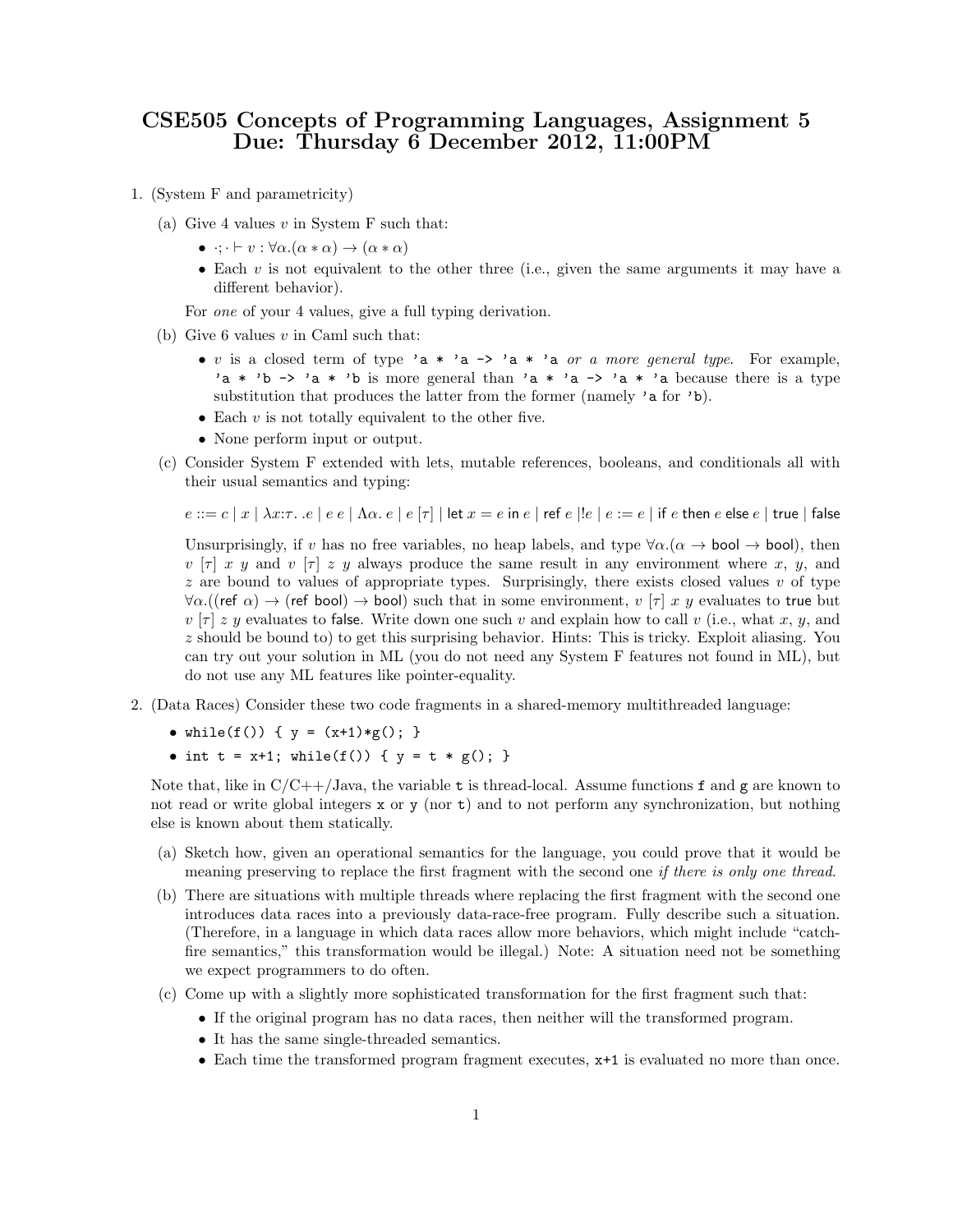For problems 3 and 4, do not use mutable references, mutexes, condition variables, fork-join, etc. All you need is thread-creation and the Concurrent ML primitives provided in the Event module. Download hw5code.tar from the course website. Remember to compile hw5.ml via ocamlc -vmthread -o hw5 threads.cma hw5.ml or similar. Also note Caml terminates when the main thread terminates, so it is sometimes convenient when testing to block the main thread (e.g., by calling Thread.yield in an infinite loop).

3. (Concurrent ML) Implement the first commented-out interface in hw5.mli. Define type barrier and functions new barrier and wait. If a barrier is created by new barrier  $i$  and a thread makes one of the first  $i - 1$  calls to wait with that barrier, then the thread should block until the  $i<sup>th</sup>$  call, at which point all  $i$  threads should proceed. A thread that calls wait with a barrier after there have been  $i$  calls with that barrier should block forever.

How to do it: new barrier should return a channel that a newly created thread receives on. wait should send on this channel another channel and then receive on the channel it sends. (It does not matter what is sent on this channel; () is a fine choice.) The newly created thread should "remember" how many waiters there are and what channels to send on after the last arrives. The thread can then terminate. You do not need choose or wrap.

- 4. (Concurrent ML) Implement the second commented-out interface in hw5.mli. This interface is for shared/exclusive locks (better known as readers/writer locks). Function new\_selock creates a new lock. Functions shared\_do and exclusive\_do take a lock and a thunk and run the thunk. An implementation is correct if for each lock lk:
	- If there are any thunks that have not completed, then at least one of these thunks gets to run.
	- While a thunk passed to exclusive\_do  $lk$  runs, no other thunk passed to exclusive\_do  $lk$  or shared\_do  $lk$  runs.
	- If there are no uncompleted exclusive thunks, then the uncompleted shared thunks get to run in parallel.
	- (a) A correct solution to this problem has been given to you, but it is much longer and more complicated than necessary. In it, the "server" maintains explicit lists of waiting thunks. Reimplement the interface without these lists. Instead just use a simpler protocol that relies on the fact that CML allows multiple threads to block on the same channel, effectively forming an implicit queue. Hint: You still need choose and wrap, but you need fewer code cases and fewer total messages.
	- (b) Suppose a call to shared\_do lk blocks before a call to exclusive\_do lk. For the two implementations of the interface (the one given to you and your simpler one), describe the states under which we are sure the call to shared\_do lk will unblock before the call to exclusive\_do lk. Explain your answer, which can be different for the two implementations. Note choose is nondeterministic.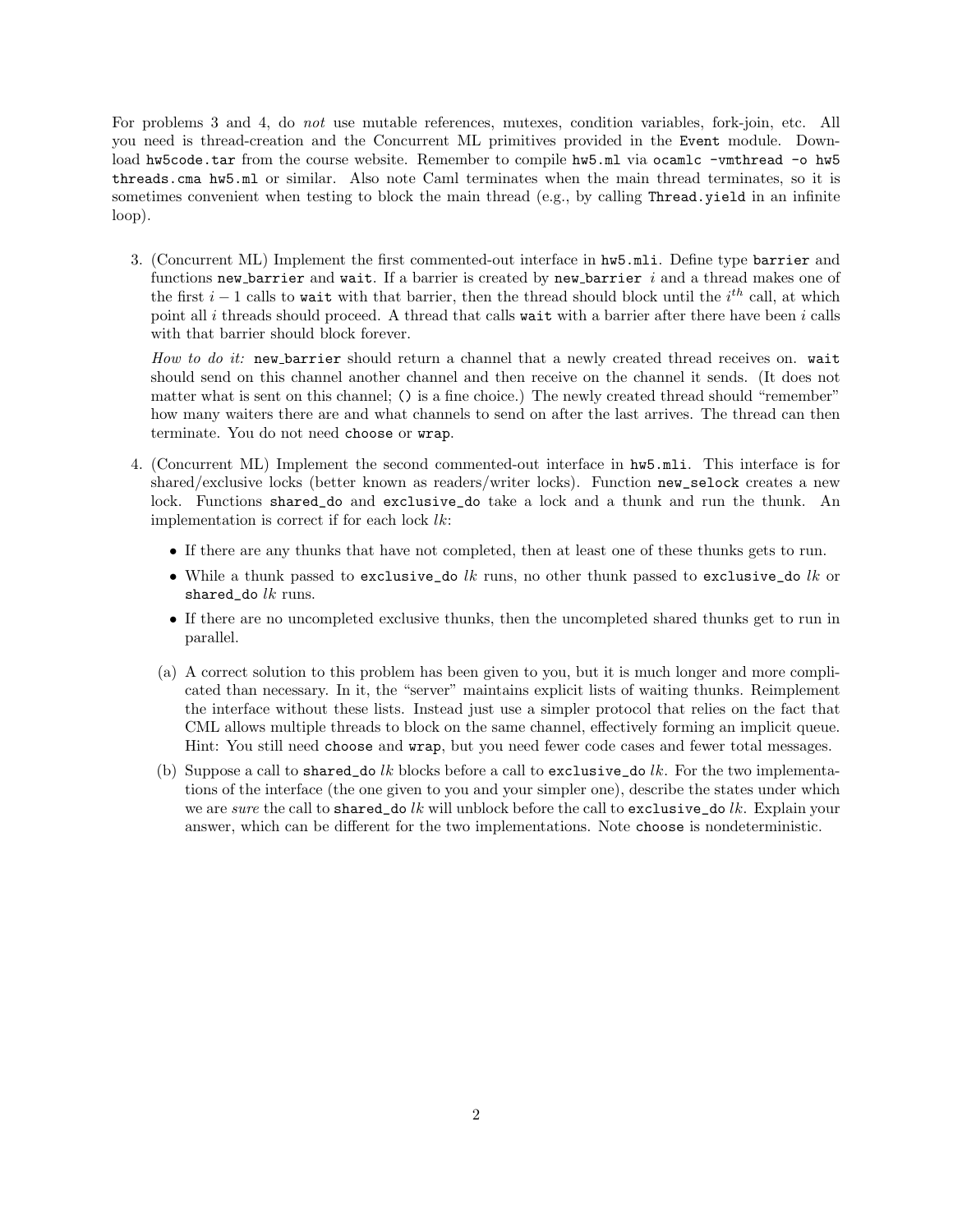- 5. Challenge Problem: (Recursive types) We did not study recursive types, in which a type definition can refer to itself, but a formalism is quite concise:
	- In the type  $\mu\alpha.\tau$ , the type variable  $\alpha$  stands for the entire type  $\mu\alpha.\tau$ . For example, with tuples and sums, a type for binary trees where internal nodes hold ints and leaves hold strings could be  $\mu\alpha$ . string + (int \*  $\alpha$  \*  $\alpha$ ).
	- To make type-checking easy, we can use "roll" and "unroll" coercions as seen below.

While the primary motivation for recursive types is to allow for recursive data structures in a typed language, the full power of  $\mu\alpha.\tau$  turns out to be more. In this problem, you will show that a typed lambda-calculus with recursive types and explicit roll and unroll coercions is as powerful as the untyped lambda-calculus. We give this language the following syntax, operational semantics, and typing rules (where for the sake of part (c) we allow evaluation of the right side of an application even if the left side is not yet a value):

$$
\tau ::= \alpha | \tau \rightarrow \tau | \mu \alpha . \tau
$$
  
\n
$$
e ::= x | \lambda x : \tau . e | e e | \text{roll}_{\mu \alpha . \tau} e | \text{unroll} e
$$
  
\n
$$
v ::= \lambda x : \tau . e | \text{roll}_{\mu \alpha . \tau} v
$$

 $e \rightarrow e'$  $e\ e_2 \rightarrow e'\ e_2$  $e \rightarrow e'$  $e_1 e \rightarrow e_1 e'$  $e \rightarrow e'$ roll $\mu_{\alpha.\tau}$   $e \rightarrow$  roll $\mu_{\alpha.\tau}$   $e'$  $e \rightarrow e'$ unroll  $e \rightarrow$  unroll  $e'$  $\overline{(\lambda x. e) v \rightarrow e[v/x]}$  unroll  $(\text{roll}_{\mu\alpha.\tau} v) \rightarrow v$  $\Delta; \Gamma \vdash x : \Gamma(x)$  $\Delta; \Gamma, x:\tau_1 \vdash e : \tau_2 \quad \Delta \vdash \tau_1$  $\Delta; \Gamma \vdash \lambda x{:}\tau_1. e : \tau_1 \rightarrow \tau_2$  $\Delta; \Gamma \vdash e_1 : \tau_2 \rightarrow \tau_1 \quad \Delta; \Gamma \vdash e_2 : \tau_2$  $\Delta; \Gamma \vdash e_1 \ e_2 : \tau_1$  $\Delta; \Gamma \vdash e : \tau[(\mu \alpha.\tau)/\alpha]$  $\Delta;\Gamma\vdash \mathsf{roll}_{\mu\alpha.\tau}$   $e:\mu\alpha.\tau$  $\Delta ; \Gamma \vdash e : \mu\alpha . \tau$  $\Delta; \Gamma \vdash$  unroll  $e : \tau[(\mu \alpha. \tau)/\alpha]$ 

- (a) Define a translation from the pure, untyped, call-by-value lambda-calculus to the language above. Naturally, your translation should preserve meaning (see part (c)) and produce well-typed terms (see part (b)). Use  $trans(e)$  to mean the result of translating e. You just need to write down how to translate variables, functions (notice the target language has explicit argument types), and applications. The translation must insert roll and unroll coercions exactly where needed. The key trick is to make sure every subexpression of  $trans(e)$  has type  $\mu\alpha.\alpha \rightarrow \alpha$ .
- (b) Prove this theorem, which implies that if e has no free variables, then  $trans(e)$  type-checks: If  $\Gamma(x) = \mu\alpha.\alpha \rightarrow \alpha$  for all  $x \in FV(trans(e)),$  then  $\cdot; \Gamma \vdash trans(e) : \mu\alpha.\alpha \rightarrow \alpha$ . (If the theorem is false, go back to part (a) and fix your translation.)
- (c) Prove this theorem, which, along with determinism of the target language (not proven, but true), implies that  $trans(e)$  preserves meaning: If  $e \rightarrow e'$  then  $trans(e) \rightarrow^2 trans(e')$  (notice the 2!). (If the theorem is false, go back to part (a) and fix your translation.) Note: A correct proof will require you to state and prove an appropriate lemma about substitution.
- (d) Explain briefly why the theorem in part(c) is false if we replace  $\frac{e \rightarrow e'}{e}$  $\frac{e \to e'}{e_1 \ e \to e_1 \ e'}$  with  $\frac{e \to e'}{v \ e \to v}$  $\frac{v}{v} e \rightarrow v e'$